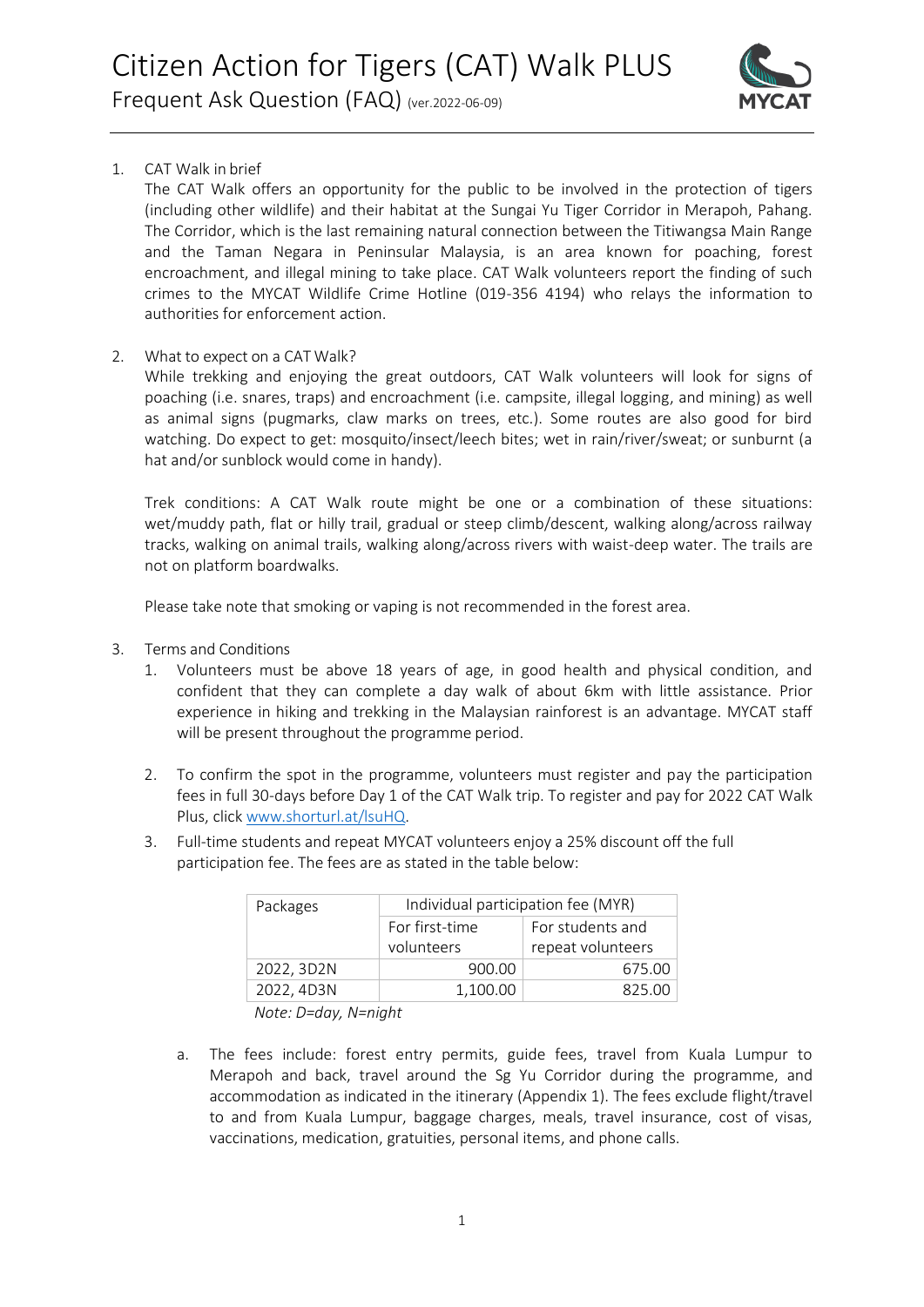

- 4. The following Cancellation and Refund Policy is observed:
	- a. MYCAT reserve the right to cancel this programme and MYCAT will provide notice of cancellation 5-days prior to the programme date. UNDER THIS circumstance only; MYCAT will fully refund the participation fees paid. MYCAT will not cover expenses incurred by the participant, such as transportation costs, insurance, etc., and we do not accept liability for any loss or damage arising out of any cancellation.
	- b. It is necessary for you to abide by the authority of the programme leader, who represents MYCAT. The decision of the programme leader as to the conduct, itinerary and objectives of the programme is final. If in the opinion of the programme leader, your behaviour or physical condition is detrimental to the safety, welfare, and well-being of the group as a whole (which is the paramount consideration), then you may be asked to leave the programme, without the right to any refund.
	- c. For cancellation by participants:
		- 1. All requests for cancellations and deferral must be sent through email to [cat@malayantiger.net.](mailto:cat@malayantiger.net)
		- 2. Cancellation charges follow the schedule below, and applies without exception:

| Cancellation notice deadline | Refund applicable                                  |  |
|------------------------------|----------------------------------------------------|--|
| Before the payment           | Refund minus an administration fee                 |  |
| deadline                     |                                                    |  |
| After payment                | No refund except for personal or family medical    |  |
| deadline/failure to attend   | emergencies (medical certificate must be provided) |  |
|                              | or any other discernible reasons minus the         |  |
|                              | administration fee. All other reasons will be      |  |
|                              | reviewed on a case by case basis.                  |  |

*Note: The payment deadline is 14-days before the Day-1 of the CAT Walk trip.*

- 5. The following Copyright & Confidentiality is observed:
	- a. Participants license MYCAT to use any information collected during the programme and submitted to MYCAT, including but not limited to photographs and reports to the MYCAT Wildlife Crime Hotline (019.356.4194[/report@malayantiger.net\)](mailto:report@malayantiger.net), for any purposes deemed fit for its conservation objectives. Copyright of the materials belongs to the original owner.
	- b. Any tiger scats collected by the participants must be surrendered to MYCAT. All details of illegal activities and tiger/sambar/gaur/pangolin/serow detected by participants must remain confidential. The information, which includes photographs of animals or signs, locations, descriptions, etc., cannot be disseminated to the public via social media or any other channels as divulging these may jeopardize investigations and the safety of wildlife.
	- c. Apart from personal postings about the programme experience, any submissions to publications that reach a wider audience (e.g. newspapers, magazines, newsletters, online media, zoo weblogs, etc.) must be submitted to MYCAT for a quick fact check.
	- d. Participants may use other information collected during the trip (e.g. photographs of animal signs, scenic spots, etc.) for personal use. In cases where there is doubt, the participants should check with MYCAT at [cat@malayantiger.net.](mailto:cat@malayantiger.net)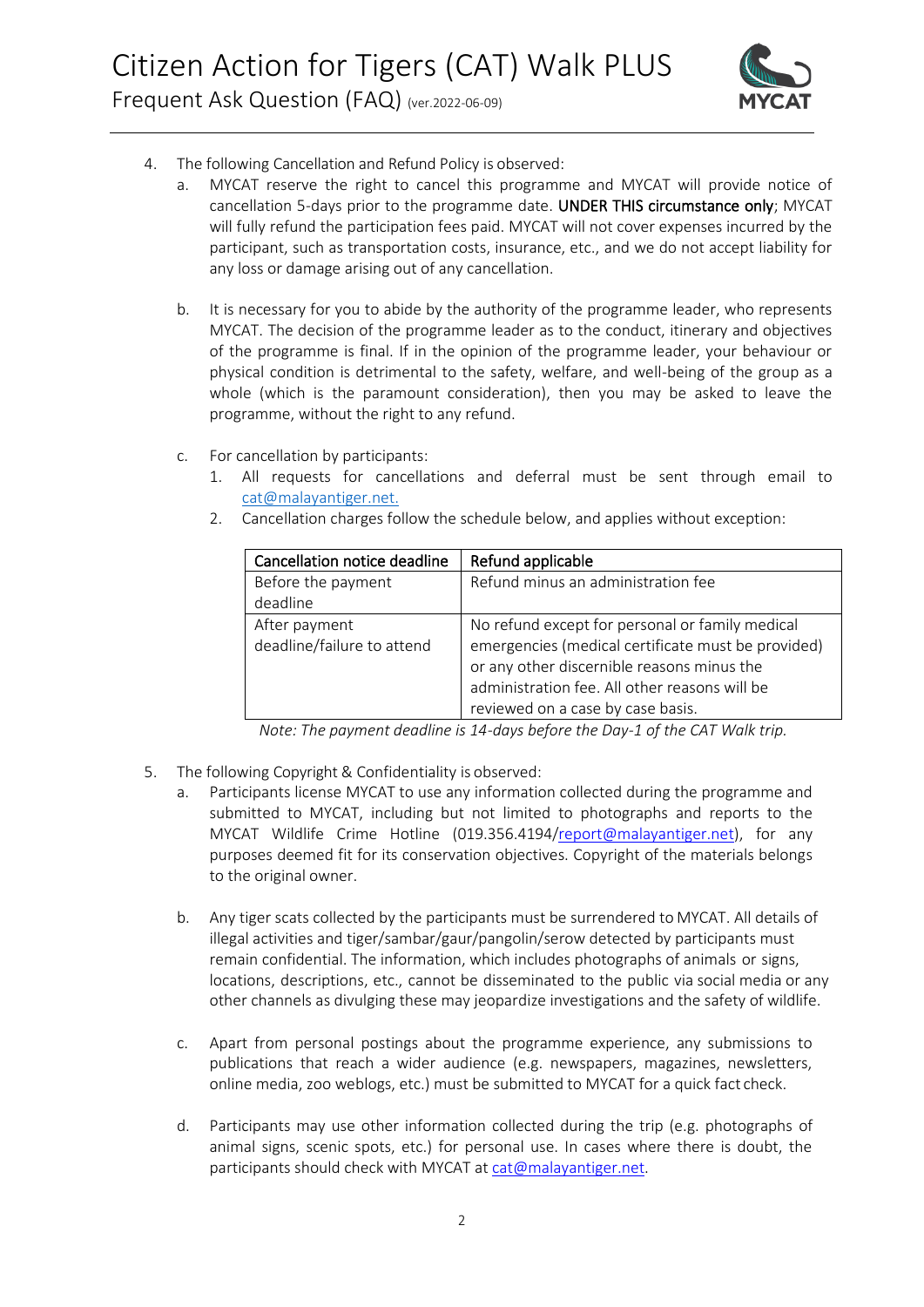

- 6. The following Safety and Indemnity are observed.
	- a. All CAT Walk leaders went through forest safety training but safety is ultimately the responsibility of the individual participants.
	- b. We recommend that all volunteers have their own personal insurance. MYCAT only provides insurance for death and disablement for injuries incurred during thewalks.
	- c. Volunteers are required to sign this [indemnity form](https://drive.google.com/file/d/1IQN2CBdYrfV-FWuDFPFhZ48dG6tMrWJU/view?usp=sharing) and email it t[o](mailto:cat@malayantiger.net) [cat@malayantiger.net. Y](mailto:cat@malayantiger.net)ou only have to sign this form once and no indemnity means no insurance.
- 7. Transportation and Accommodation
	- a. Transportation is provided from Kuala Lumpur Sentral to Merapoh and back. Traveling time from Kuala Lumpur Sentral to Merapoh in Pahang takes approximately 3.5 hours.
	- b. Accommodation in Merapoh is provided. Participants will stay together in a private guesthouse, with indoor bathrooms/toilets and a kitchen with basic cooking equipment, close to the Merapoh Town.
	- c. Participants will have to share a room with other participants. Hot showers and towels are not provided. The usual accommodation is [Merapoh Adventure Guesthouse.](https://www.facebook.com/merapohadventureguesthouse/)
- 8. Meals
	- a. Costs of meals are not included in the participation fee.
	- b. There are restaurants and provision shops in Merapoh Town. For those with specific preferences (e.g. vegetarian) or special dietary needs (allergy etc.), most restaurants here may not able to cater to your needs. It is advisable that you bring along food supplies for the duration of your stay.
- 4. Preparing for the trip
	- 1. Communications and ATM
		- a. Bahasa Malaysia is the official language while English is also commonly used in the city. Interaction using basic English is also possible in areas outside the city.
		- b. The mobile phone network signal is very strong in the city and so international participants are reachable on your home mobile phone network should you decide to activate the roamingfunction.
		- c. International participants can also buy a local SIM/data package from a local mobile phone operator. Celcom [\(www.celcom.com.my\)](http://www.celcom.com.my/) offers nation-wide coverage and has the best connectivity in Merapoh Town/Sungai Yu Tiger Corridor compared to others. Xpax [\(https://www.xpax.com.my\)](https://www.xpax.com.my/) is the prepaid mobile network service for Celcom. Other major telco operators are Maxis [\(www.maxis.com.my\)](http://www.maxis.com.my/) (the prepaid package is known as Hotlink - [www.hotlink.com.my\)](http://www.hotlink.com.my/) and Digi [\(https://www.digi.com.my\)](https://www.digi.com.my/). The mobile SIM cards can be purchased from the respective stores in KL Sentral or atKLIA.
		- d. There is only one ATM in the CALTEX petrol station in Merapoh but the service isvariable.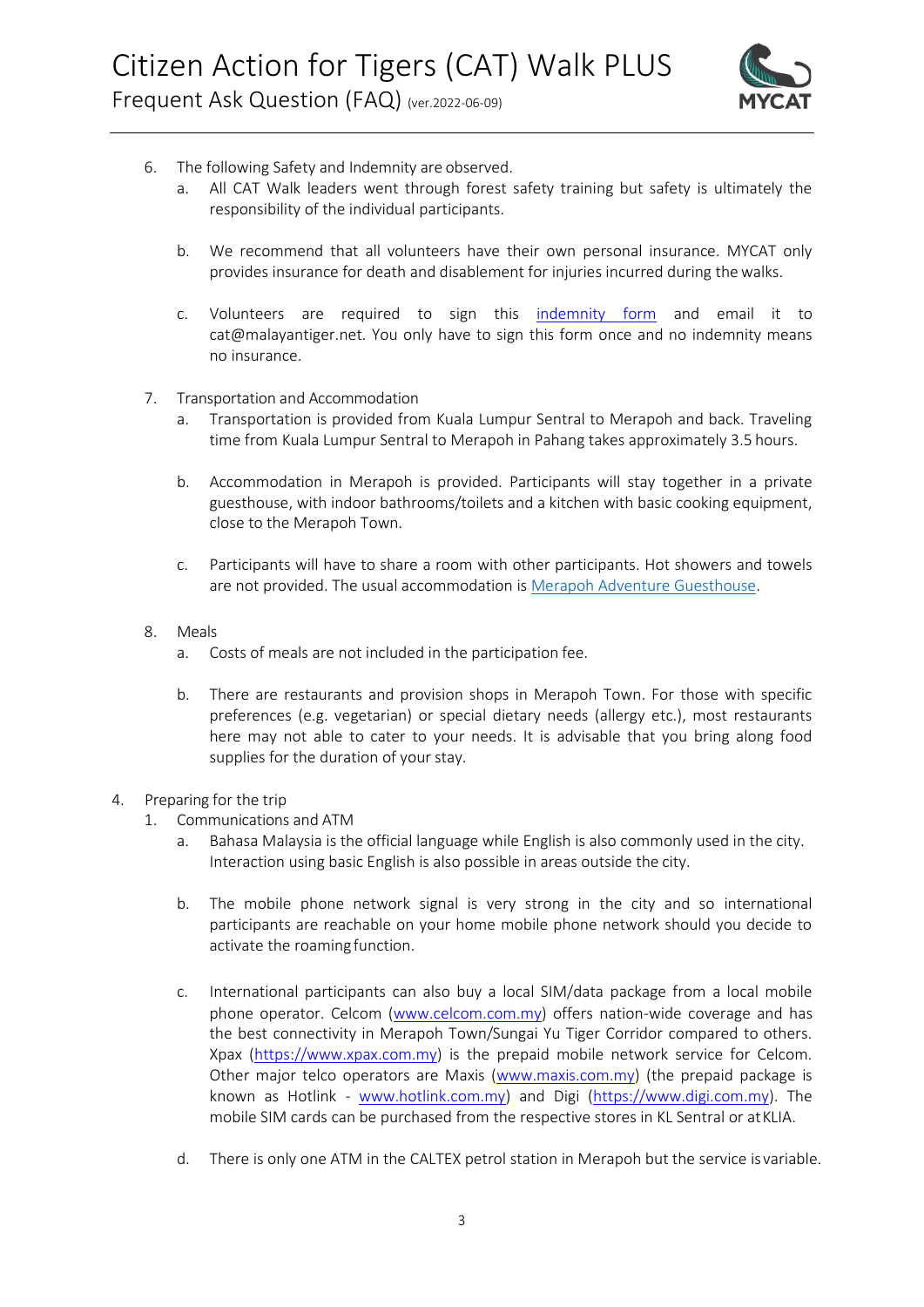

- 2. Equipment for a day-walk
	- Attire:
		- 1. Clothes suitable for walking in forests (e.g. long trousers and sleeves; leech socks or double layer of normal socks; football socks – no ankle socks!)
		- 2. Outdoor boots, hiking shoes that can get wet or *Adidas kampung.* Sneakers and running shoes are not suitable.
	- b. 2 Litre of water supply minimum in bottles or hydration bladder (essential)
	- c. Whistle and day pack (essential)
	- d. First Aid kit and/or personal medications (essential)
	- e. Torchlight or head torch with spare batteries (recommended)
	- f. A hat and hiking stick (recommended)
	- g. Reusable container to pack lunch, fork, and spoon (recommended)
	- h. Insect and/or leech repellent (recommended)
	- i. GPS, binoculars, camera (optional)
	- j. Poncho or rain jacket with hood (optional)
	- k. Swimming attire (optional)
	- l. Sunblock (optional) *Note: All personal items are your own responsibility, do not bring unnecessary valuables.*
- 5. Important contacts in Malaysia
	- 1. Malaysian Conservation Alliance for Tigers (240km ~3.5 hours from Merapoh Town) Add.: T3-16-15, 3 Towers, Jalan Ampang, 50450 Kuala Lumpur Tel.: +60 32715 6701, Fax.: +603 2715 6702
	- 2. Merapoh Police Station (1km ~2 mins from Merapoh Town) Add.: Kampung Merapuh Lama, 27210 Kuala Lipis, Pahang, Malaysia Tel.: +60 9 912 2222
	- 3. Merapoh Health Clinic (1km ~2 mins from Merapoh Town) Add.: Kampung Merapoh Lama, 27210 Lipis, Pahang, Malaysia Tel.: +60 9 912 2377
	- 4. Gua Musang Hospital (30km ~45 mins from Merapoh Town) Add.: Bandar Baru Gua Musang, 18300 Gua Musang, Kelantan, Malaysia Tel.: +60 9 912 1133
	- 5. Kuala Lipis Hospital (80km ~1 hour from Merapoh Town) Add.: Bandar Kuala Lipis, 27200 Kuala Lipis, Pahang, Malaysia Tel.: +60 9 312 3333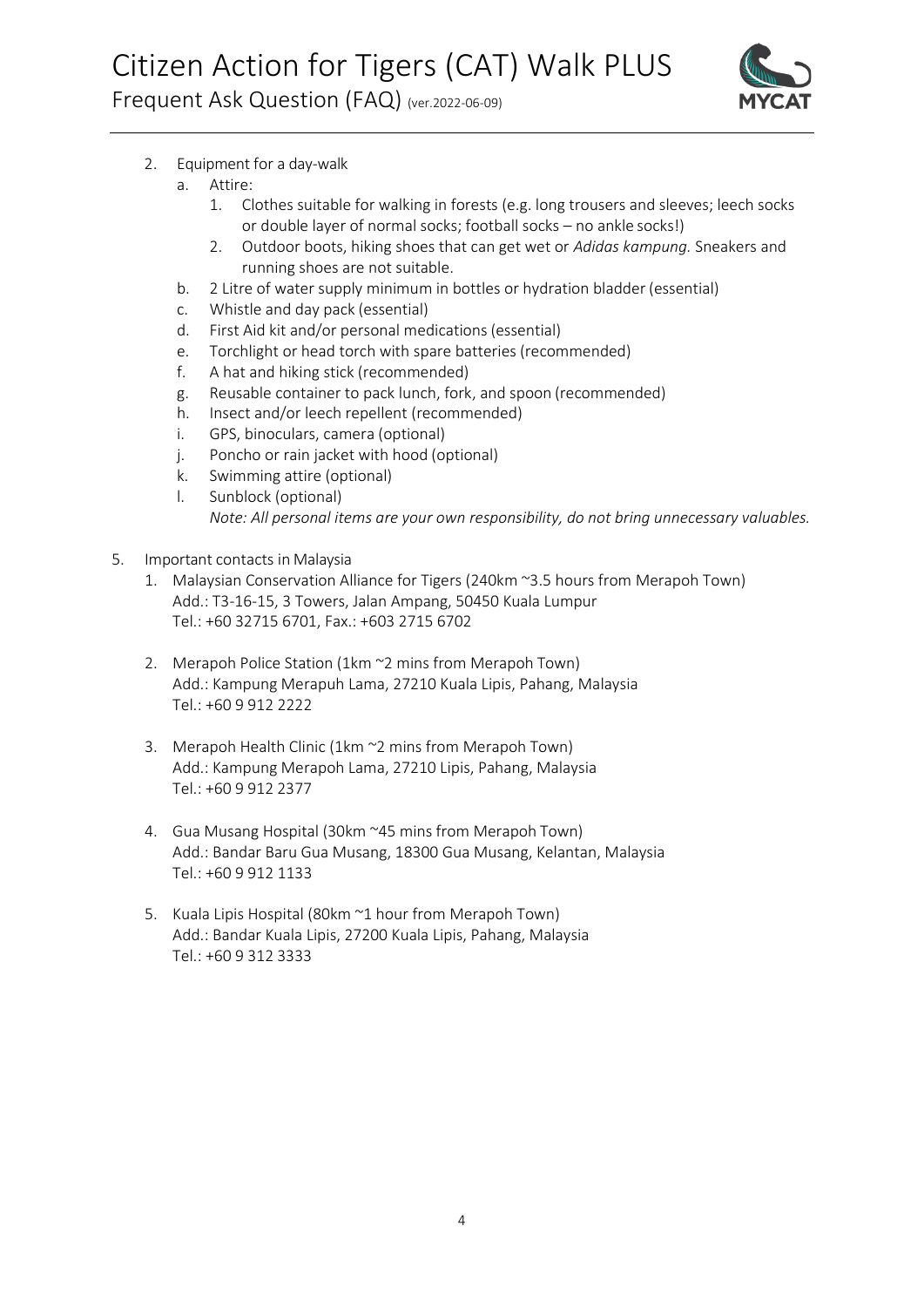## Citizen Action for Tigers (CAT) Walk PLUS Frequent Ask Question (FAQ) (ver.2022-06-09)



Appendix 1:

A. Provisional Itinerary for 3-day 2-night CAT WalkPlus

B.

| Day            | Time      | Activity                                                                                                     | Location                 |  |
|----------------|-----------|--------------------------------------------------------------------------------------------------------------|--------------------------|--|
| $\mathbf{1}$   | Noon      | Arrival. Lunch                                                                                               | Kuala Lumpur Sentral     |  |
|                |           | Pick up. Travel to Sungai Yu Tiger Corridor                                                                  |                          |  |
|                | Afternoon | Arrive in Merapoh. Settle in accommodation                                                                   | Guesthouse               |  |
|                | Evening   | Dinner. Briefing on MYCAT and CAT Walk                                                                       | Restaurant in Merapoh    |  |
|                |           | Free and easy. Rest                                                                                          | Guesthouse               |  |
| $\overline{2}$ | 0730      | Breakfast. Pack for lunch.                                                                                   | Restaurant in Merapoh    |  |
|                |           | Leave for Sungai Yu Tiger Corridor                                                                           |                          |  |
|                | 0900      | Safety briefing.<br>CAT Walk 1 (about 6km of trekking).<br>Lunch in the forest. Check/Set up a camera-trap*. | Sungai Yu Tiger Corridor |  |
|                | Afternoon | Exit the forest and return to accommodation                                                                  |                          |  |
|                | Evening   | Dinner                                                                                                       | Restaurant in Merapoh    |  |
|                |           | Night drive*. Rest                                                                                           |                          |  |
| 3              | 0730      | Breakfast. Pack for lunch.                                                                                   | Restaurant in Merapoh    |  |
|                |           | Leave for Sungai Yu Tiger Corridor                                                                           |                          |  |
|                | 0900      | Plant trees                                                                                                  |                          |  |
|                |           | CAT Walk 2 (about 2km of trekking).<br>Lunch in the forest.                                                  | Sungai Yu Tiger Corridor |  |
|                | Noon      | Exit the forest and return to accommodation                                                                  | Guesthouse               |  |
|                |           | Debrief and review                                                                                           |                          |  |
|                | 1400      | Check-out. Depart for Kuala Lumpur                                                                           |                          |  |
|                | 1800      | Drop-off                                                                                                     | Kuala Lumpur Sentral     |  |
|                |           |                                                                                                              |                          |  |

*Time spent in the forest* 

\* *This activity is subject to the weather condition, etc.*